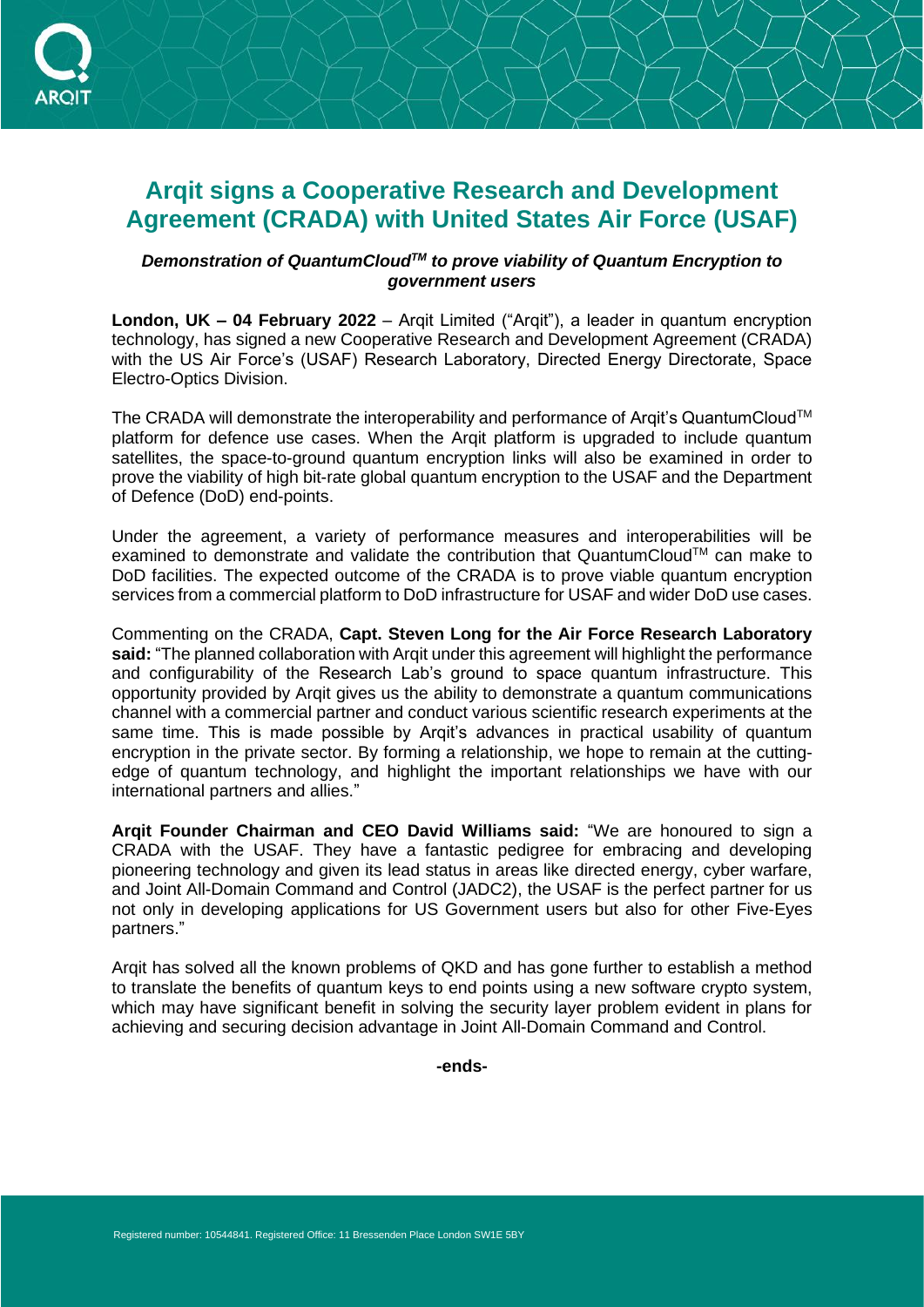

### **About Arqit**

Arqit supplies a unique quantum encryption Platform-as-a-Service which makes the communications links of any networked device secure against current and future forms of attack – even from a quantum computer. Arqit's product, QuantumCloud™, enables any device to download a lightweight software agent, which can create encryption keys in partnership with any other device. The keys are computationally secure, optionally one-time use and zero trust. QuantumCloud™ can create limitless volumes of keys in limitless group sizes and can regulate the secure entrance and exit of a device in a group. The addressable market for QuantumCloud™ is every connected device.

**Media relations enquiries: Arqit:** contactus@arqit.uk **FTI Consulting:** [scarqit@fticonsulting.com](mailto:scarqit@fticonsulting.com)

**Investor relations enquiries: Arqit:** [investorrelations@arqit.uk](mailto:Tracy.meher@arqitinc.us) **Gateway:** [arqit@gatewayir.com](mailto:arqit@gatewayir.com)

## **About United States Air Force**

The Air Force Research Laboratory (AFRL) is the primary scientific research and development center for the Department of the Air Force, within the U.S. Department of Defense. AFRL plays an integral role in leading the discovery, development, and integration of affordable warfighting technologies for the air, space, and cyberspace force. With a workforce of more than 11,500 across nine technology areas and 40 other operations across the globe, AFRL provides a diverse portfolio of science and technology ranging from fundamental to advanced research and technology development. For more information, visit: [www.afresearchlab.com.](http://www.afresearchlab.com/)

### **Caution About Forward-Looking Statements**

This communication includes forward-looking statements within the meaning of the Private Securities Litigation Reform Act of 1995. All statements, other than statements of historical facts, may be forward-looking statements. These forward-looking statements are based on Arqit's expectations and beliefs concerning future events and involve risks and uncertainties that may cause actual results to differ materially from current expectations. These factors are difficult to predict accurately and may be beyond Arqit's control. Forward-looking statements in this communication or elsewhere speak only as of the date made. New uncertainties and risks arise from time to time, and it is impossible for Arqit to predict these events or how they may affect it. Except as required by law, Arqit does not have any duty to, and does not intend to, update or revise the forward-looking statements in this communication or elsewhere after the date this communication is issued. In light of these risks and uncertainties, investors should keep in mind that results, events or developments discussed in any forward-looking statement made in this communication may not occur. Uncertainties and risk factors that could affect Arqit's future performance and cause results to differ from the forward-looking statements in this release include, but are not limited to: (i) risks that the business combination disrupts Arqit's current plans and operations, (ii) the outcome of any legal proceedings that may be instituted against the Arqit related to the business combination, (iii) the ability to maintain the listing of Arqit's securities on a national securities exchange, (iv) changes in the competitive and regulated industries in which Arqit operates, variations in operating performance across